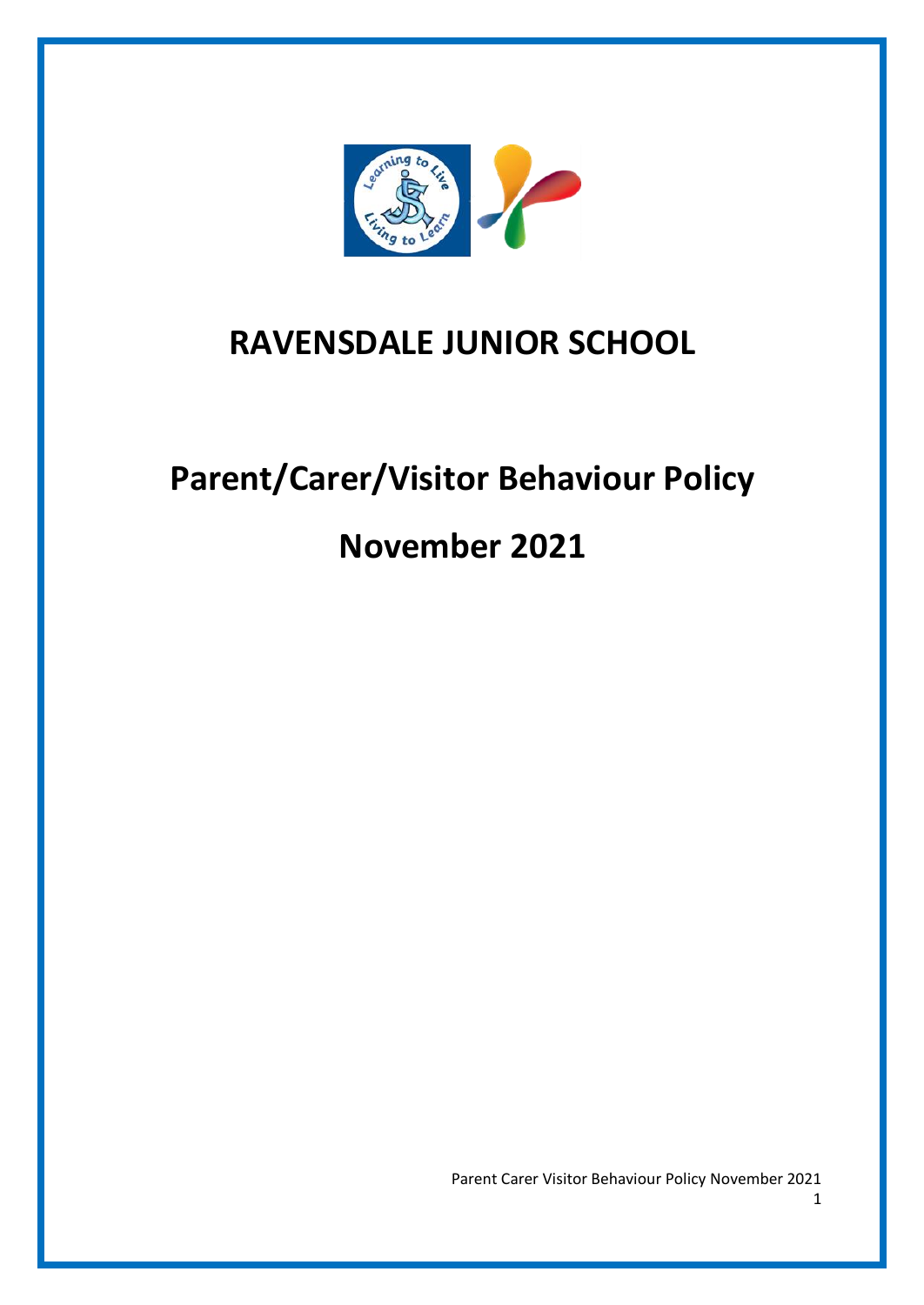Throughout this policy *visitors* refers to *parents/carers or visitors*

#### **Statement of Intent**

Ravensdale Junior School encourages close links with parents and the community. We believe that pupils benefit when the relationship between home and school is a positive one. This view is one that is shared by other stakeholders within our community, as identified through our parental surveys.

The vast majority of Ravensdale Junior School visitors are keen to work with us and are supportive of the school. However, on the rare occasions when a negative attitude towards the school is expressed, this can result in aggression, threatening behaviour, verbal and or physical abuse towards a member of the school community.

Our school expects and requires staff to behave professionally in these difficult situations, and to attempt to defuse the situation where possible, seeking the involvement as appropriate of other colleagues. However, all members of the school community have the right to work without fear of violence and abuse, and the right in an extreme case, of appropriate self defence.

We expect visitors to behave in a reasonable way towards other members of the school community. This policy highlights positive behaviour that would be expected from visitors to the school and also outlines the steps that will be taken where visitor's behaviour is unacceptable.

#### **Positive conduct that is expected whilst visiting the school site:**

We expect visitors to show respect and concern for others by:-

- supporting the respectful ethos of our school by setting a good example in their own speech and behaviour towards all members of the school community;
- working together with staff for the benefit of the pupils. This includes approaching the school to resolve any issues of concern and to discuss and clarify specific events in order to bring about a positive solution;

 **(We request that parents do not discuss such issues on social media, or approach other families or children directly.)**

- if you are a parent/carer, correcting your own child's behaviour, especially in public where it could otherwise lead to conflict, aggressive or unsafe behaviour;
- respecting the school environment, including keeping the school tidy by not littering.
- following the parking rules and doing the right thing when delivering and collecting children from school.

### **Types of behaviour that are considered serious and unacceptable and will not be tolerated towards any member of the school community:**

Parent Carer Visitor Behaviour Policy November 2021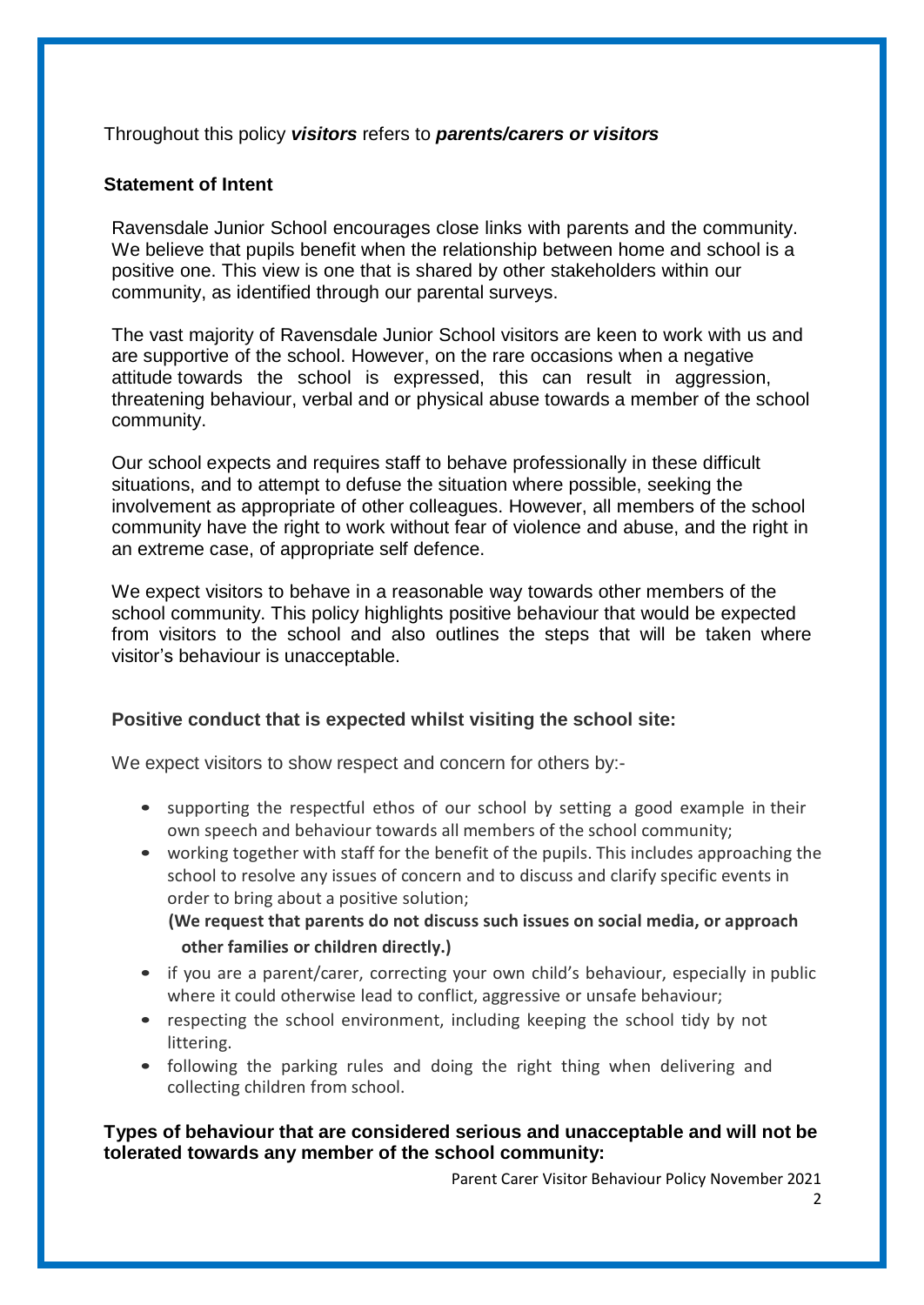This is not an exhaustive list but seeks to provide illustrations of such behaviour:

- Shouting, either in person or over the telephone
- Speaking in an aggressive/threatening tone
- Physically intimidating, e.g. standing very close to her/him
- The use of aggressive hand gestures/exaggerated movements
- Physical threats
- Approaching another parent in a threatening or intimidating manner
- Approaching a child in a threatening or intimidating manner
- Swearing
- Pushing
- Hitting, e.g. slapping, punching or kicking
- Spitting
- Discriminatory comments
- Breaking the school's security procedures

Unacceptable behaviour may result in the Police being informed of the incident.

Parents are encouraged to inform the school (class teacher, deputy or Headteacher) of problems between their child and other children involving social media. If parents feel that they are being threatened by another parent outside of school they are advised to contact the police direct.

#### **Procedures**

When a visitor behaves in an unacceptable way either during a telephone conversation or in person, staff at the school have the right to terminate the call/conversation. The incident will be reported by staff to the Senior Leadership Team who will seek to resolve the situation through discussion and mediation. If necessary the school's complaints procedure should be followed. The school reserves the right to take any necessary actions to ensure that members of the school community are not subjected to verbal abuse. The school may warn the aggressor, ban them from the school, and/or contact the police.

The member of staff who is involved in the incident will complete the Incident Report Form (Appendix 1) and pass it on to the Headteacher.

Where all procedures have been exhausted, and aggression or intimidation continues, or where there is an extreme act of violence, the discussion will be terminated and the visitor will be asked to leave the school immediately. The police will be called if necessary. A visitor may also be banned from the school premises for a period of time, which will be determined by the school.

Prior to being banned the following steps will be taken: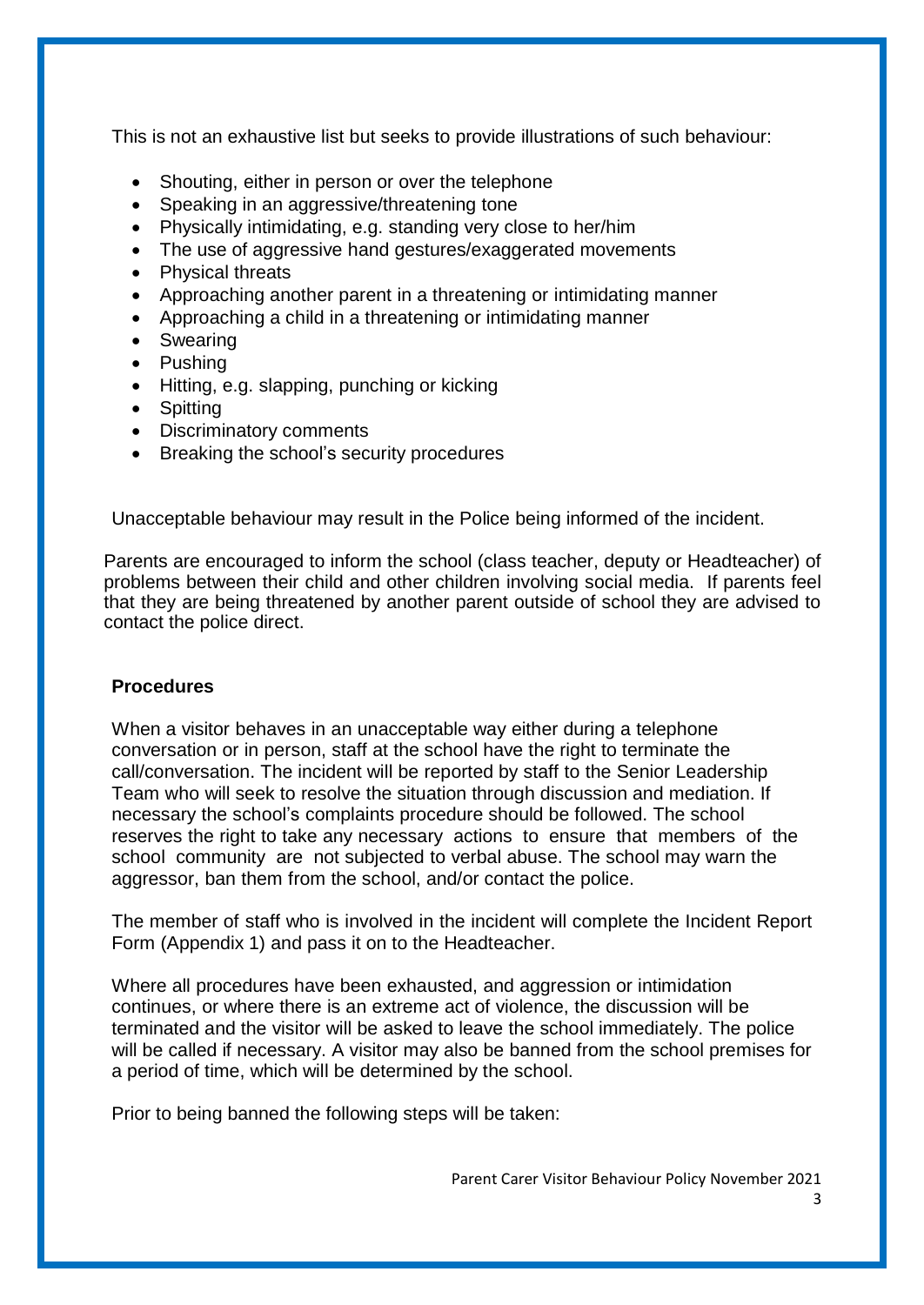- The visitor will be informed, in writing, that he/she is banned from the premises, subject to review, and what will happen if the ban is breached.
- The Chair of Governors will be informed of the ban.<br>• Incidents of verbal or physical abuse towards state
- Incidents of verbal or physical abuse towards staff may result in the police being informed, and may result in prosecution.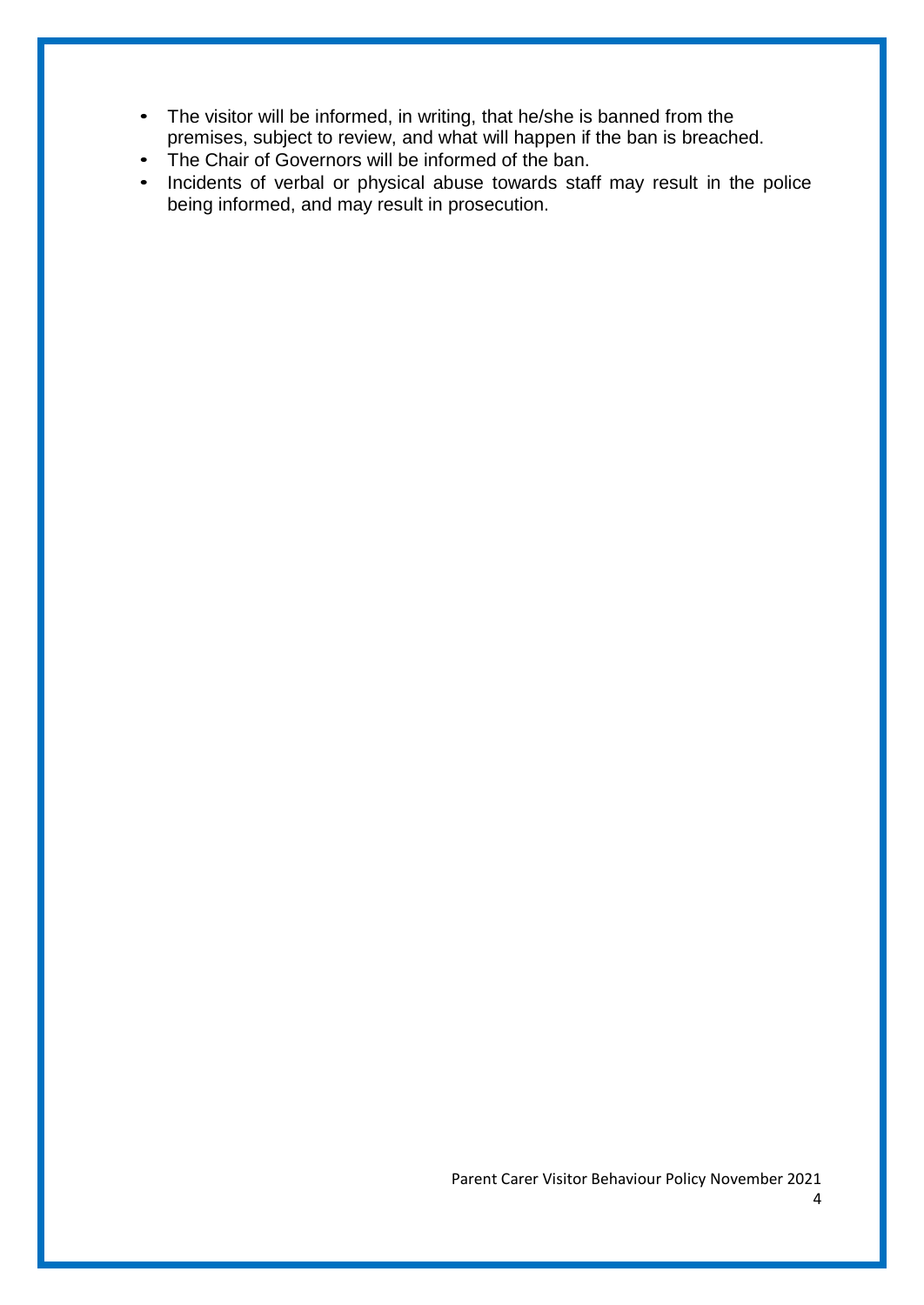#### **Conclusion**

If a visitor is intimidating, threatening or aggressive towards a member of the school community, any interaction will be terminated immediately and the person will be instructed to leave the premises. Further action may be taken by the school.

Ravensdale Junior School will take action where behaviour is unacceptable or serious and breaches our related policies.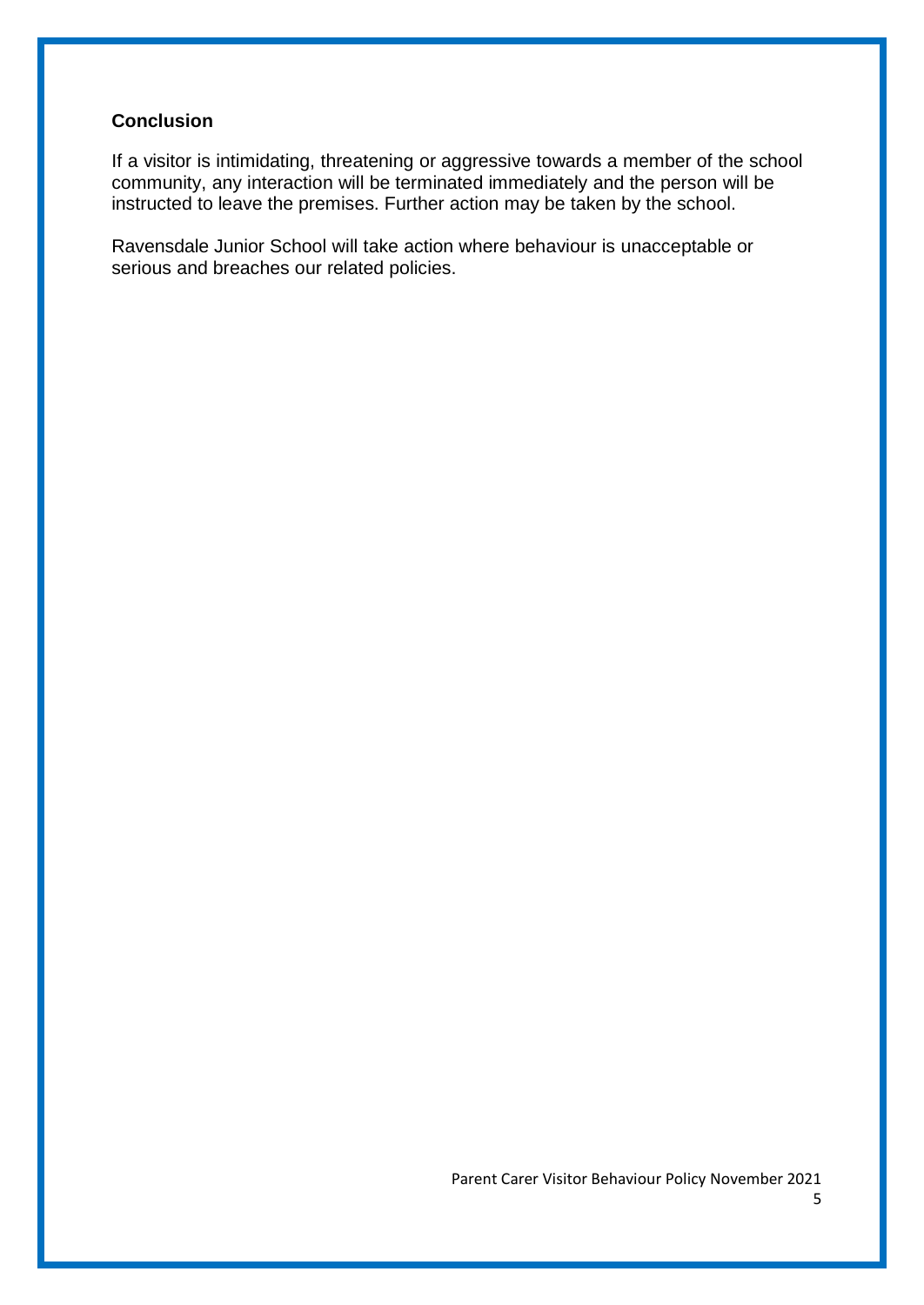| <b>Appendix 1</b><br>Abusive or threatening behaviour - incident report form |
|------------------------------------------------------------------------------|
| 1. Details                                                                   |
|                                                                              |
|                                                                              |
|                                                                              |
|                                                                              |
| 2. Member of staff reporting incident                                        |
|                                                                              |
|                                                                              |
| 3. Details of person assaulted / verbally abused                             |
|                                                                              |
|                                                                              |
| 4. Details of trespasser / assailant / verbal abuser (if known)              |
|                                                                              |
|                                                                              |
| 5. Witness(es) if any                                                        |
|                                                                              |
|                                                                              |
| Other information / relationship between member of staff / abuser if any     |

Parent Carer Visitor Behaviour Policy November 2021